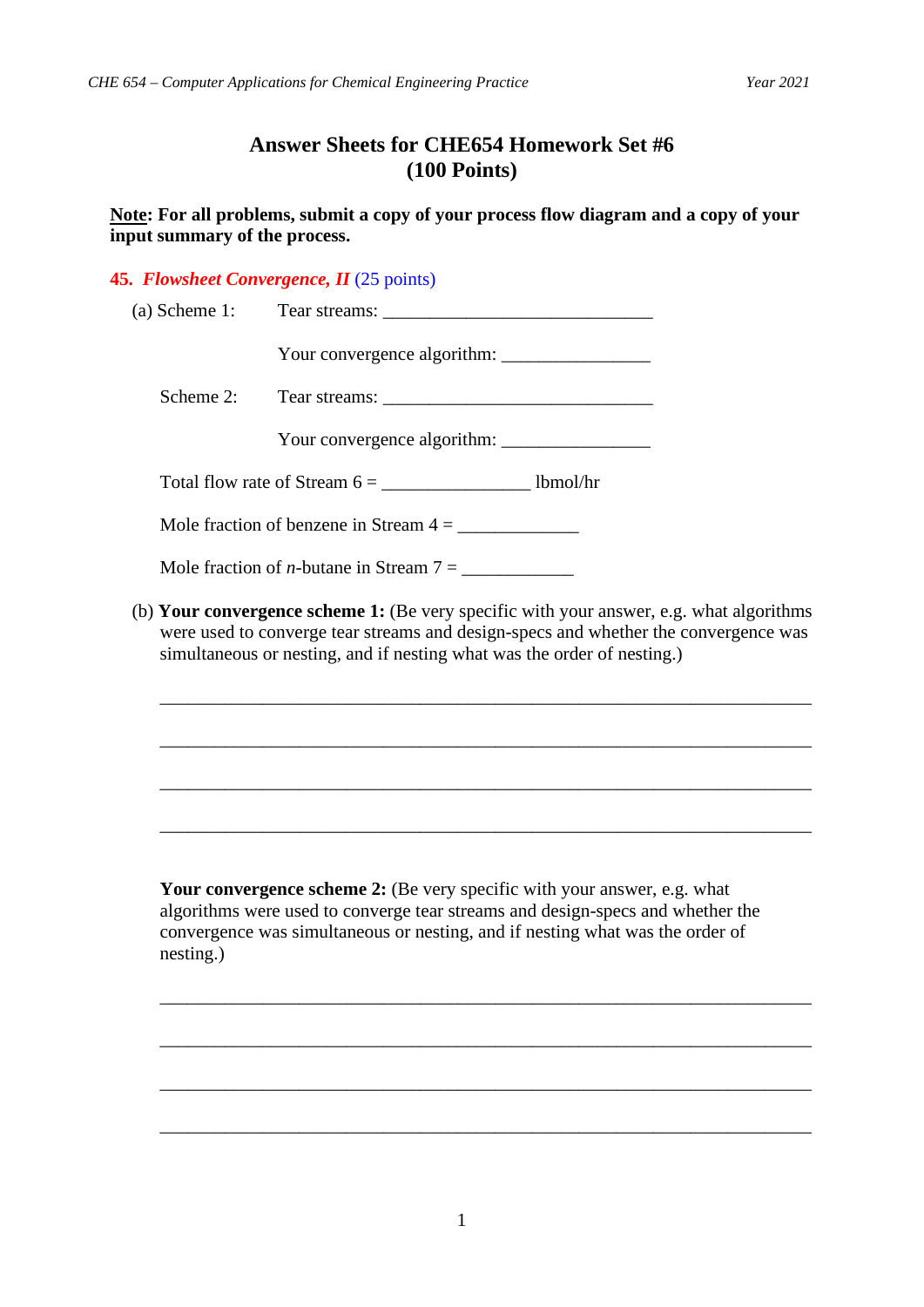| (c) How did you converge the flowsheet?    |                                                                                   |
|--------------------------------------------|-----------------------------------------------------------------------------------|
|                                            |                                                                                   |
|                                            |                                                                                   |
|                                            | ,我们也不能在这里的时候,我们也不能在这里的时候,我们也不能会在这里的时候,我们也不能会在这里的时候,我们也不能会在这里的时候,我们也不能会在这里的时候,我们也不 |
|                                            |                                                                                   |
|                                            |                                                                                   |
| 48. Flowsheet Convergence, III (25 points) |                                                                                   |
|                                            |                                                                                   |
|                                            |                                                                                   |
| Simulation time in CPU seconds:            |                                                                                   |
| (b) Briefly write down your two schemes:   |                                                                                   |
|                                            |                                                                                   |
|                                            |                                                                                   |
|                                            |                                                                                   |
|                                            |                                                                                   |
|                                            |                                                                                   |
|                                            |                                                                                   |
|                                            |                                                                                   |
| 49. Flowsheet Convergence, VI (25 points)  |                                                                                   |
| (a) i) Your convergence scheme:            |                                                                                   |
|                                            |                                                                                   |
|                                            |                                                                                   |
|                                            | ii) Ratio of the total molar flow of stream R2 to that of stream $R3 =$           |
| (b) i) Your convergence scheme:            |                                                                                   |

2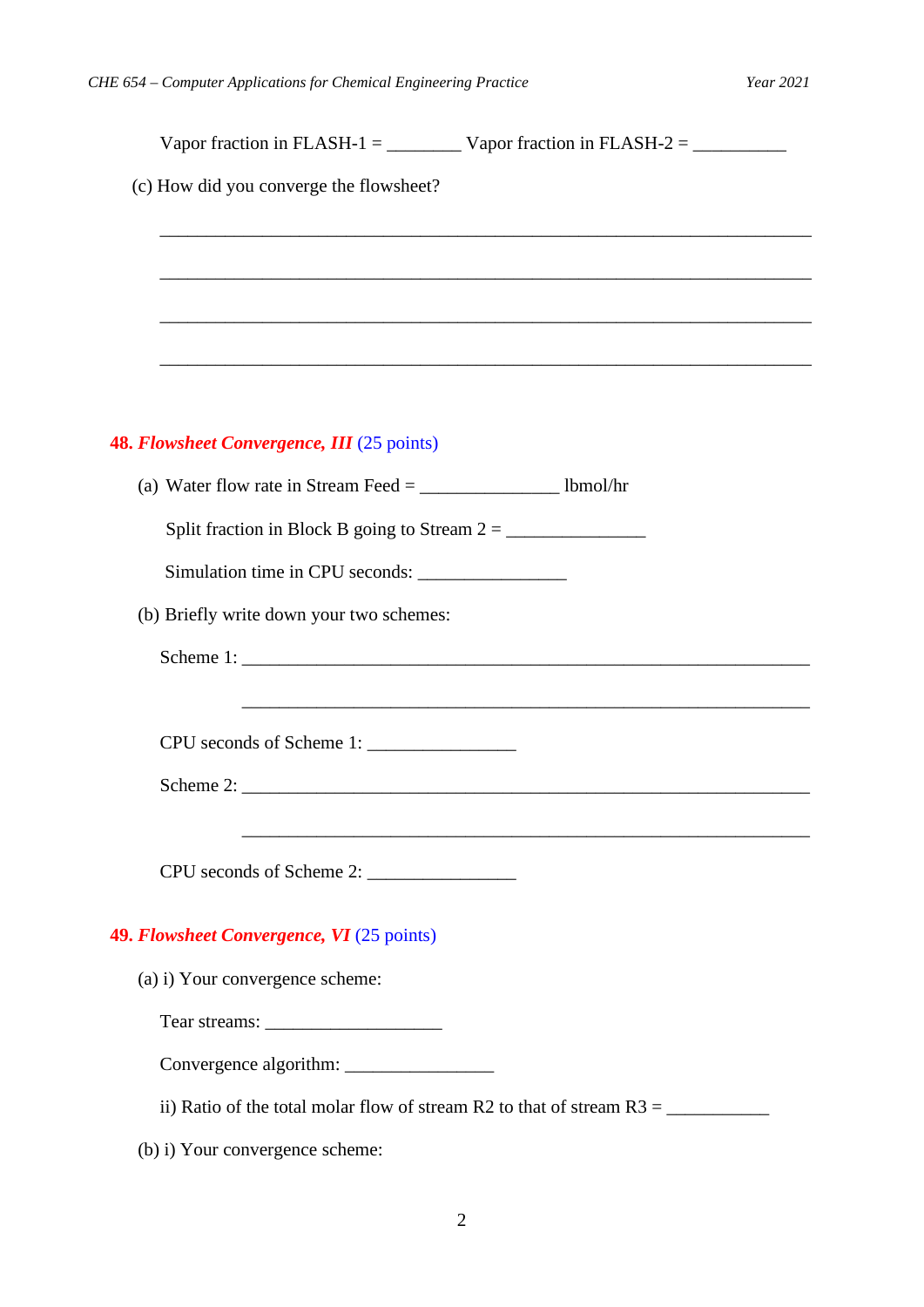| ii) Vapor fraction in Flash-3 = $\frac{\ }{\ }$                                   |  |  |
|-----------------------------------------------------------------------------------|--|--|
| <b>50. Flowsheet Convergence, VII</b> (25 points)                                 |  |  |
| (a)                                                                               |  |  |
|                                                                                   |  |  |
|                                                                                   |  |  |
|                                                                                   |  |  |
| ,我们也不能在这里的人,我们也不能在这里的人,我们也不能在这里的人,我们也不能在这里的人,我们也不能在这里的人,我们也不能在这里的人,我们也不能在这里的人,我们也 |  |  |
|                                                                                   |  |  |
|                                                                                   |  |  |
|                                                                                   |  |  |

(b) **Your convergence scheme:** (Be very specific with your answer, e.g. what algorithms were used to converge tear stream and design-specs and whether the convergence was simultaneous or nesting, and if nesting what was the order of nesting.)

\_\_\_\_\_\_\_\_\_\_\_\_\_\_\_\_\_\_\_\_\_\_\_\_\_\_\_\_\_\_\_\_\_\_\_\_\_\_\_\_\_\_\_\_\_\_\_\_\_\_\_\_\_\_\_\_\_\_\_\_\_\_\_\_\_\_\_\_\_\_

\_\_\_\_\_\_\_\_\_\_\_\_\_\_\_\_\_\_\_\_\_\_\_\_\_\_\_\_\_\_\_\_\_\_\_\_\_\_\_\_\_\_\_\_\_\_\_\_\_\_\_\_\_\_\_\_\_\_\_\_\_\_\_\_\_\_\_\_\_\_

\_\_\_\_\_\_\_\_\_\_\_\_\_\_\_\_\_\_\_\_\_\_\_\_\_\_\_\_\_\_\_\_\_\_\_\_\_\_\_\_\_\_\_\_\_\_\_\_\_\_\_\_\_\_\_\_\_\_\_\_\_\_\_\_\_\_\_\_\_\_

\_\_\_\_\_\_\_\_\_\_\_\_\_\_\_\_\_\_\_\_\_\_\_\_\_\_\_\_\_\_\_\_\_\_\_\_\_\_\_\_\_\_\_\_\_\_\_\_\_\_\_\_\_\_\_\_\_\_\_\_\_\_\_\_\_\_\_\_\_\_

\_\_\_\_\_\_\_\_\_\_\_\_\_\_\_\_\_\_\_\_\_\_\_\_\_\_\_\_\_\_\_\_\_\_\_\_\_\_\_\_\_\_\_\_\_\_\_\_\_\_\_\_\_\_\_\_\_\_\_\_\_\_\_\_\_\_\_\_\_\_

Split fraction of *n*-hexane in SEP-1 going to Stream  $12 =$ 

Total molar flow of Stream  $1 = \underline{\hspace{2cm}}$  lbmol/hr